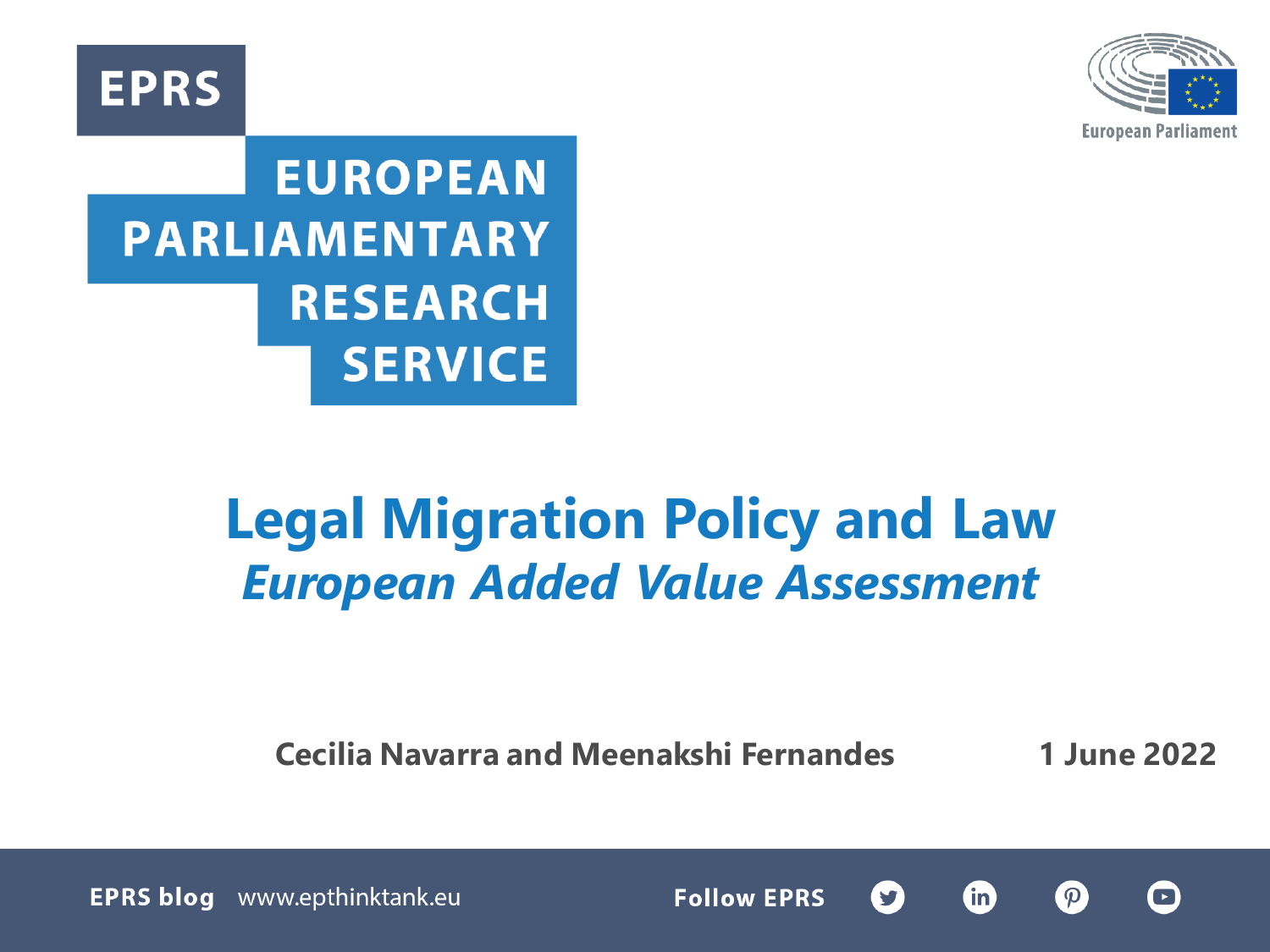

- ― The EPRS is the internal research service of the European Parliament
- ― European Added Value Unit
	- ― Cost of non-Europe reports
	- ― European Added Value Assessments
- ― 2021 Resolution on legal migration policy and law
	- ― Drafted by Committee on Civil Liberties, Justice and Home Affairs
	- ― Voted in Plenary in November 2021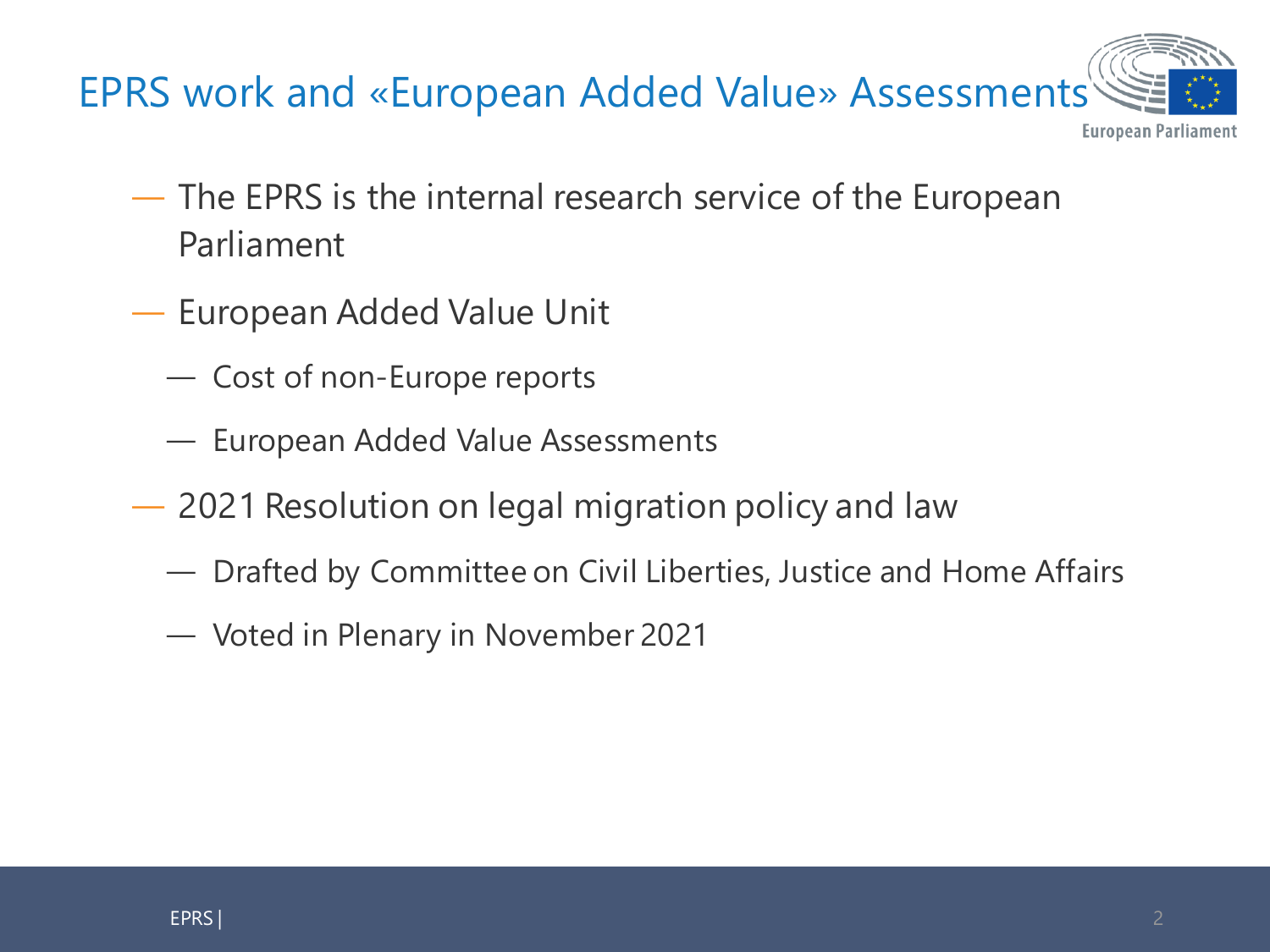

#### Steps of a European Added Value Assessment

- › Step 1: What is the status quo?
	- › Key problems, issues and challenges
	- › Generated impacts
- › Step 2: Can the EU act?
	- › Legal basis
	- › Subsidiarity/proportionality
	- › «Enabling factors»
- › Step 3: How can the EU act?
	- › Policy options
	- › Potential impacts of the policy options (qualitative and quantitative analysis)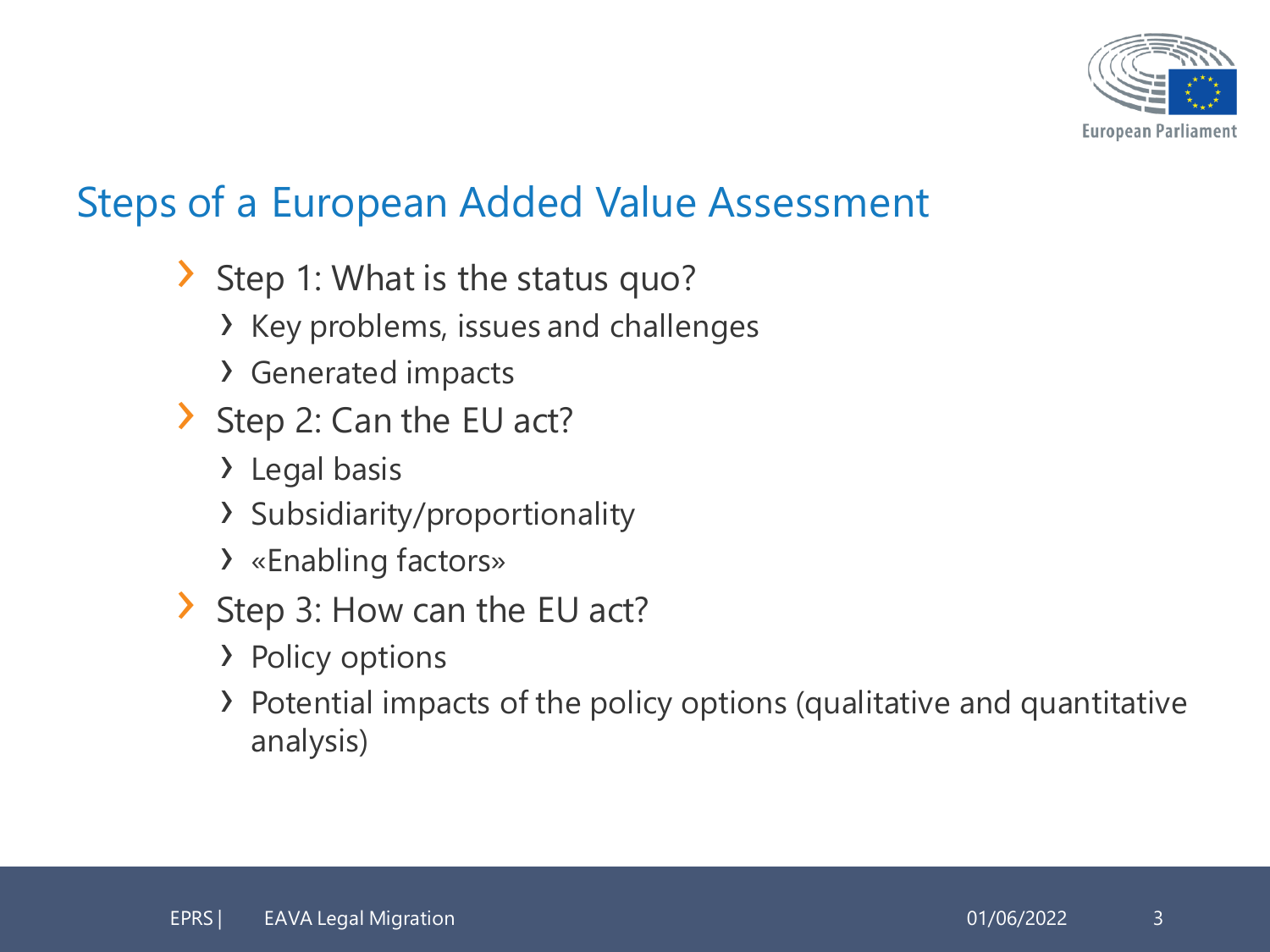

Step 1a: What are the key issues in legal migration policy and law?

- ―Lack of legal pathways
- ―Barriers to equal treatment and poor protection of workers' rights
- ―Lack of pathways for integration and social mobility
- ―Fragmentation of current framework
- ―Lack of a holistic approach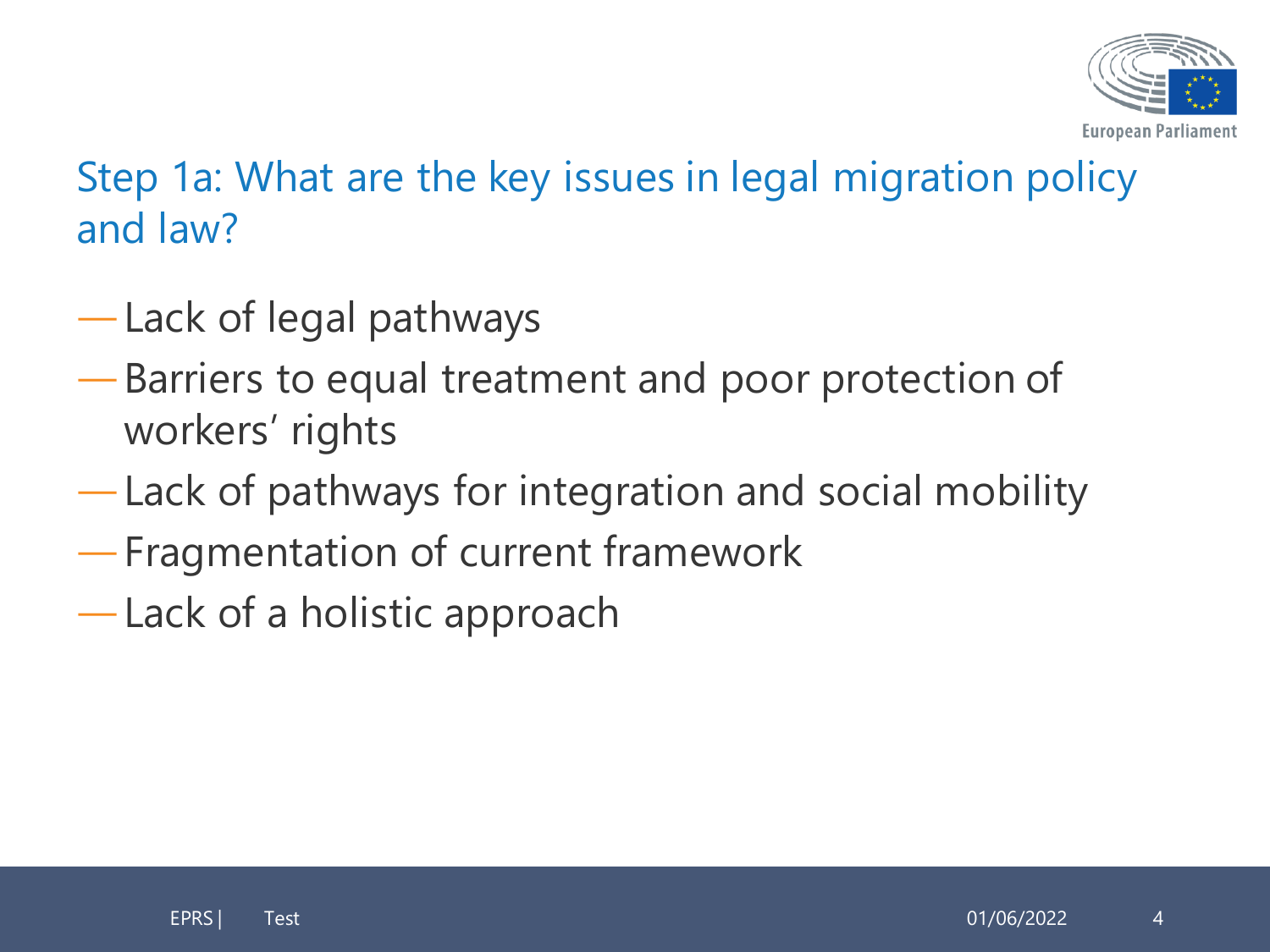

#### Step 1b: What are the impacts of the status quo?

- ―Discrimination in the labour market and risk of exploitative situations
- ―Structural needs of EU economy are not met
- ―Lost productivity, innovation and tax revenues
- ―Gaps in the protection of fundamental rights
- ―Missed cooperation and solidarity with third countries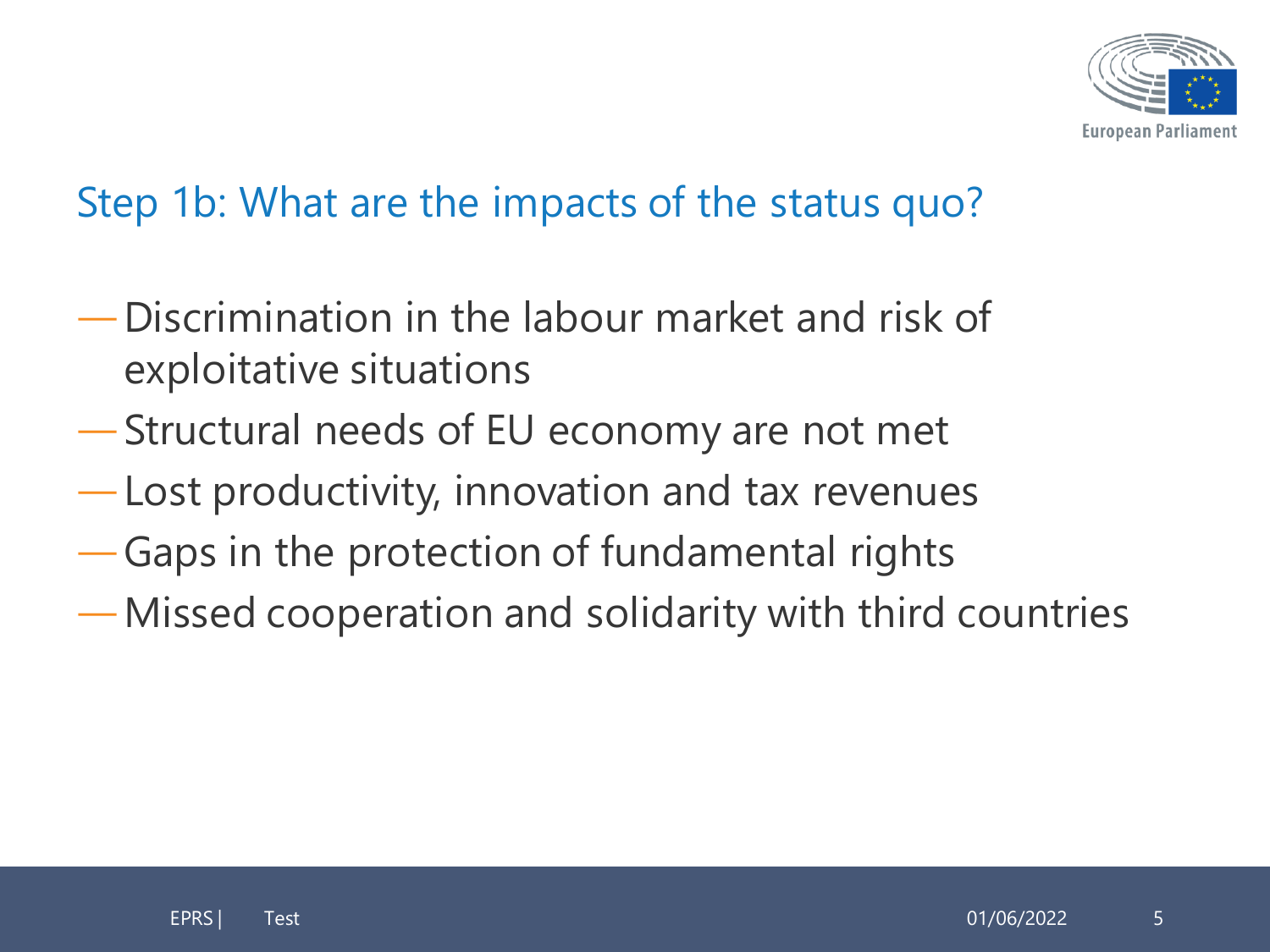## Three key considerations



- ―Migrants are disproportionately represented among essential and vulnerable workers
- ―Systematic overqualification of migrant workers in the EU
- ―Labour migration receives comparatively less attention in EU policies and funds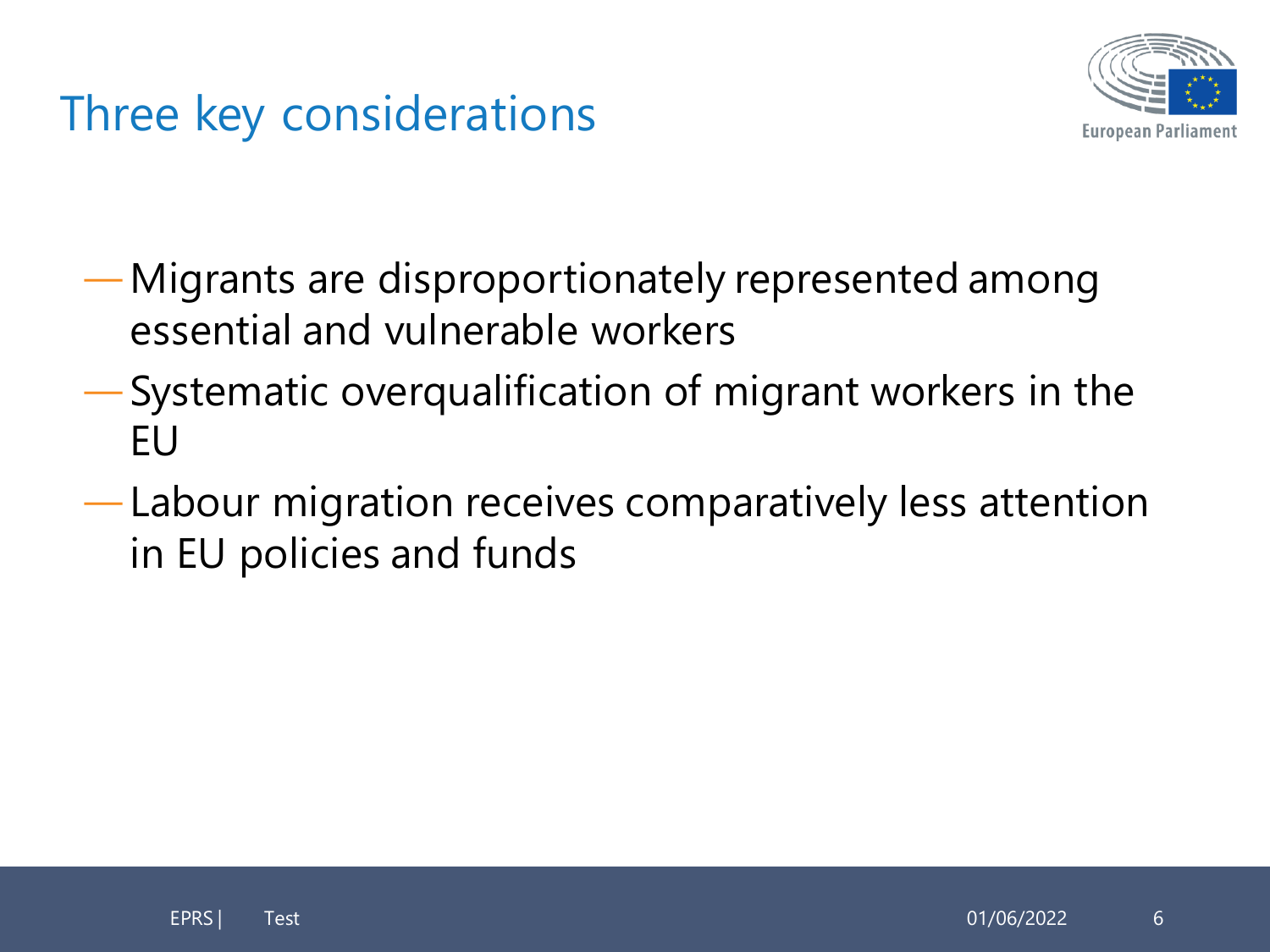## Step 3a: Possible EU-level policy options



| <b>Policy option</b>                                                       | <b>Policy sub-options</b>                                                      |
|----------------------------------------------------------------------------|--------------------------------------------------------------------------------|
| 1. Promote the recognition of professional qualifications                  |                                                                                |
| 2. Facilitate access to regular work<br>for TCNs already present in the EU | 2a: Students                                                                   |
|                                                                            | 2b. Family members                                                             |
|                                                                            | 2c. Asylum seekers and refugees                                                |
| 3. Introduce new legal channels for<br>migrants to enter into the EU       | 3a. Mobility schemes for entrepreneurs                                         |
|                                                                            | 3b. Skilled refugees' mobility scheme                                          |
|                                                                            | 3c. Support skill mobility partnerships                                        |
|                                                                            | 3d. Promote youth mobility schemes                                             |
|                                                                            | Complementary instrument: EU Talent<br>Pool                                    |
| 4. Improve worker rights and work<br><b>conditions for TCNs</b>            | 4a. Align rights of TCNs with EU<br>nationals                                  |
|                                                                            | 4b. Strengthen enforcement of TCN<br>workers' rights                           |
|                                                                            | 4c. Reduce uncertainty with respect to<br>obtaining long-term residence status |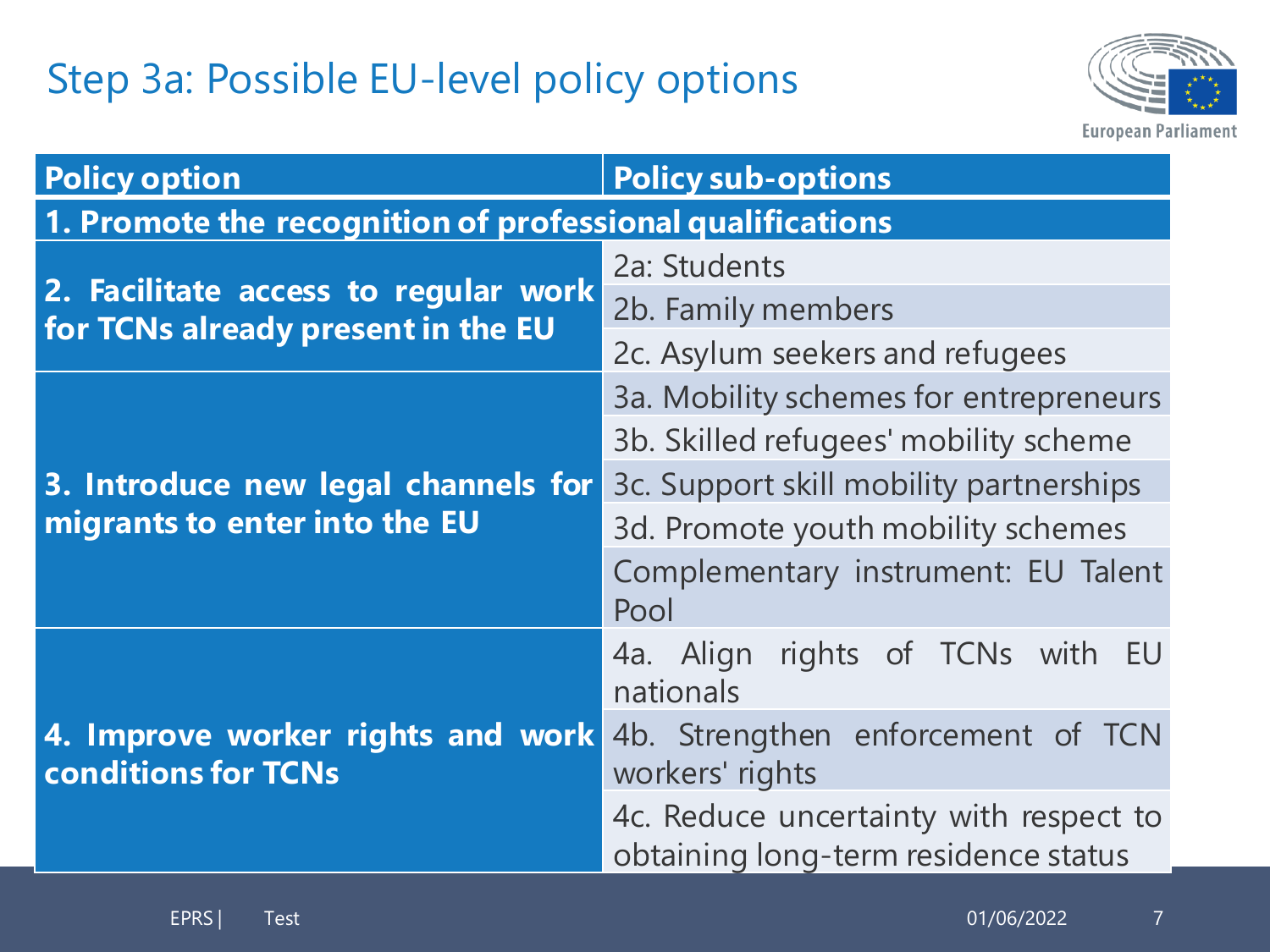### Step 3a: Possible EU-level policy options



| <b>Policy option</b>                                                                                         | <b>Policy sub-options</b>                                                      |
|--------------------------------------------------------------------------------------------------------------|--------------------------------------------------------------------------------|
| 1. Promote the recognition of professional qualifications                                                    |                                                                                |
| 2. Facilitate access to regular work<br>for TCNs already present in the EU                                   | 2a: Students                                                                   |
|                                                                                                              | 2b. Family members                                                             |
|                                                                                                              | 2c. Asylum seekers and refugees                                                |
| 3. Introduce new legal channels for 3c. Support skill mobility partnerships<br>migrants to enter into the EU | 3a. Mobility schemes for entrepreneurs                                         |
|                                                                                                              | 3b Skilled refugees' mobility scheme                                           |
|                                                                                                              |                                                                                |
|                                                                                                              | 3d. Promote youth mobility schemes                                             |
|                                                                                                              | Complementary instrument: EU Talent<br>Pool                                    |
| 4. Improve worker rights and work<br><b>conditions for TCNs</b>                                              | 4a. Align rights of TCNs with EU<br>nationals                                  |
|                                                                                                              | 4b. Strengthen enforcement of TCN<br>workers' rights                           |
|                                                                                                              | 4c. Reduce uncertainty with respect to<br>obtaining long-term residence status |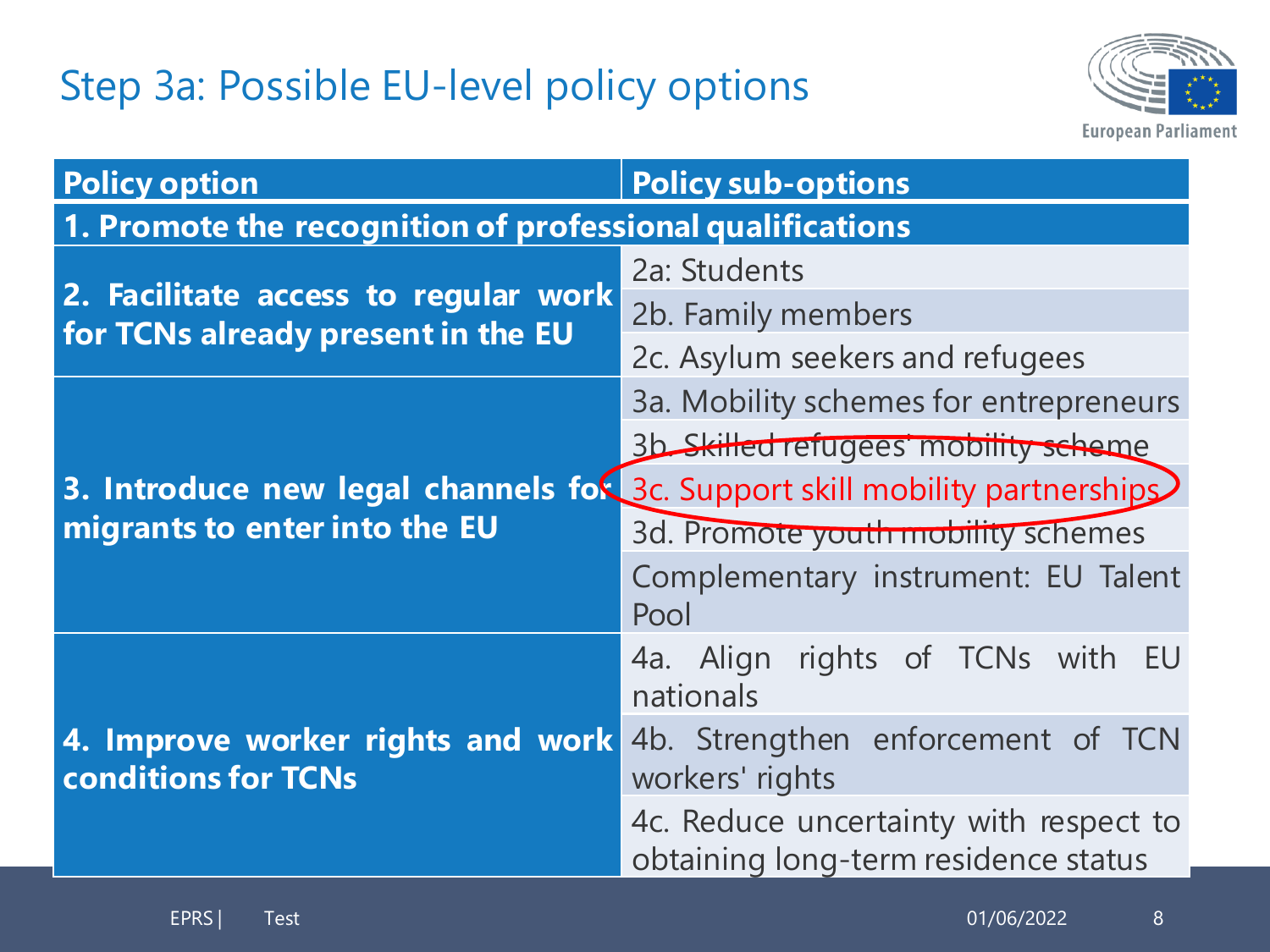

## Supporting skill mobility partnerships

- ―Defined as migration pathways that connect migration and training programs
- ―We focus on a specifically promising model: Global Skill Partnerships
	- > Legal migration channel
	- › Strong training component and skill development: vocational training in the countries of origin, not only for people who want to migrate, but also for potential workers who plan to stay in the country
	- › Different skill levels, not only focus on high skilled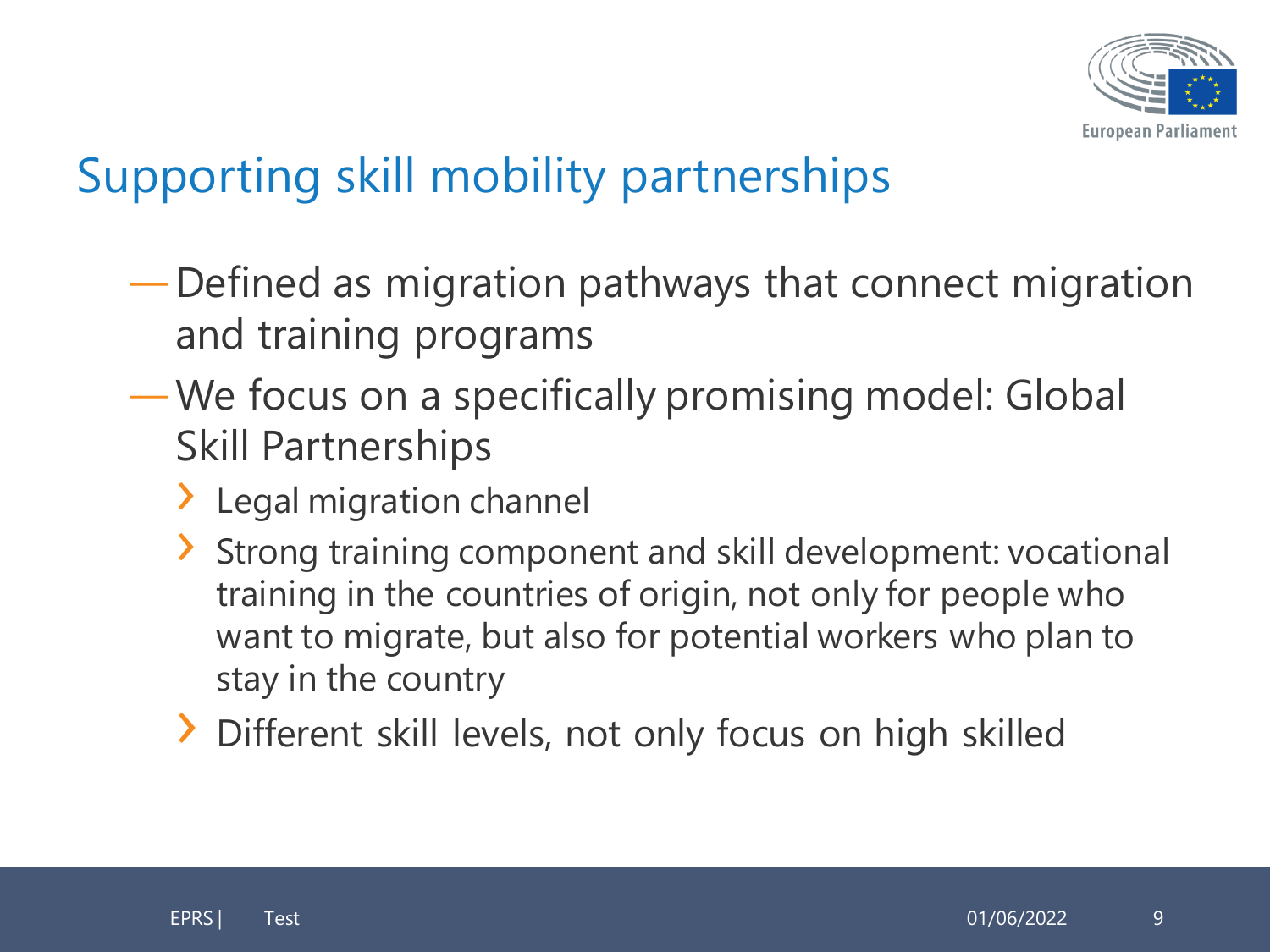

Step 3b: Assessment of EU added value: benefits Gean Parliament

- ―Improve legal pathways for different skill levels
	- > by this, could reduce irregular migration
- ―Via skill enhancement, possible improvement of fair treatment
- ―Could help address the structural needs of the EU economy
- ―Could offer a more balanced approach to migration management
	- > by this, improve relationships with Third Countries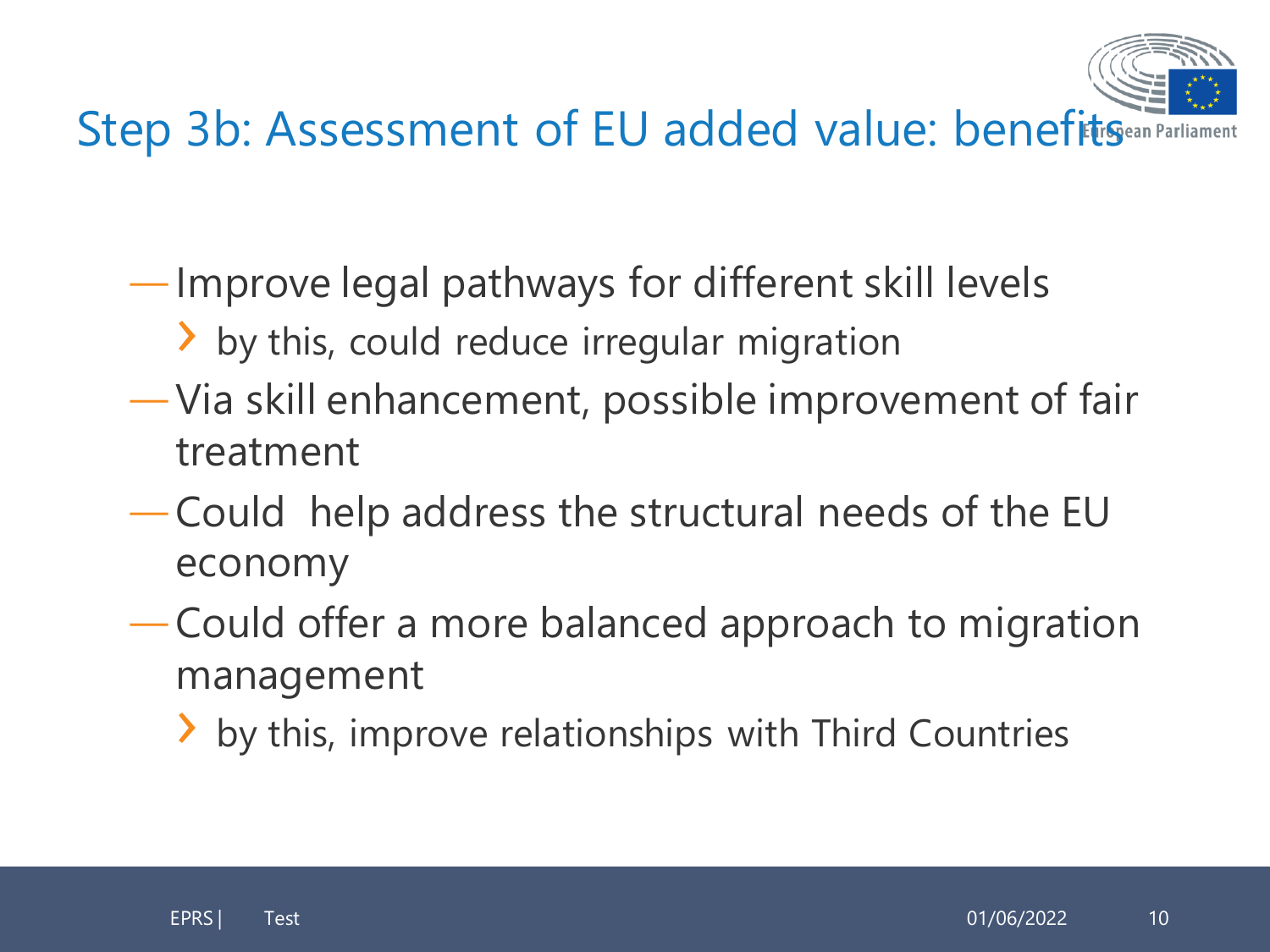

## Step 3: Assessment of EU added value: costs

- ―Costs of implementation
	- › fixed costs of setting up the program
	- › variable costs for training
- ―Possible risks
	- › Risk of excessive power of sponsor companies on workers
	- › Risk of conditional use of mobility partnerships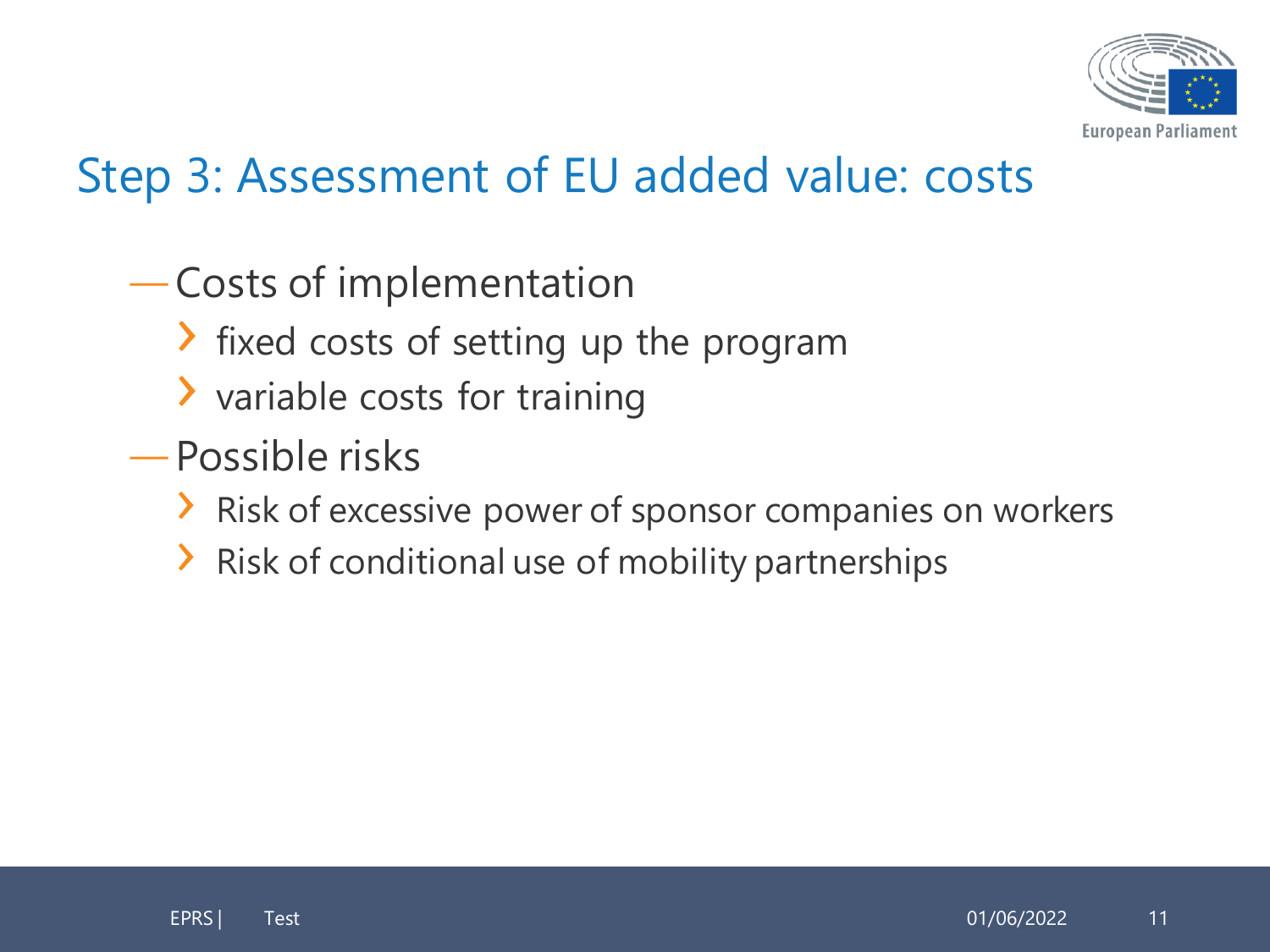

# Step 3: Macroeconomic assessment of net benefits

- ―Net positive effect of 0.02% of EU GDP or €2.78 billion per year
- ―Positive effect on real wage of native and migrant workers (0.03% and 0.05%, respectively)
- ―NB: this estimate incorporates the costs

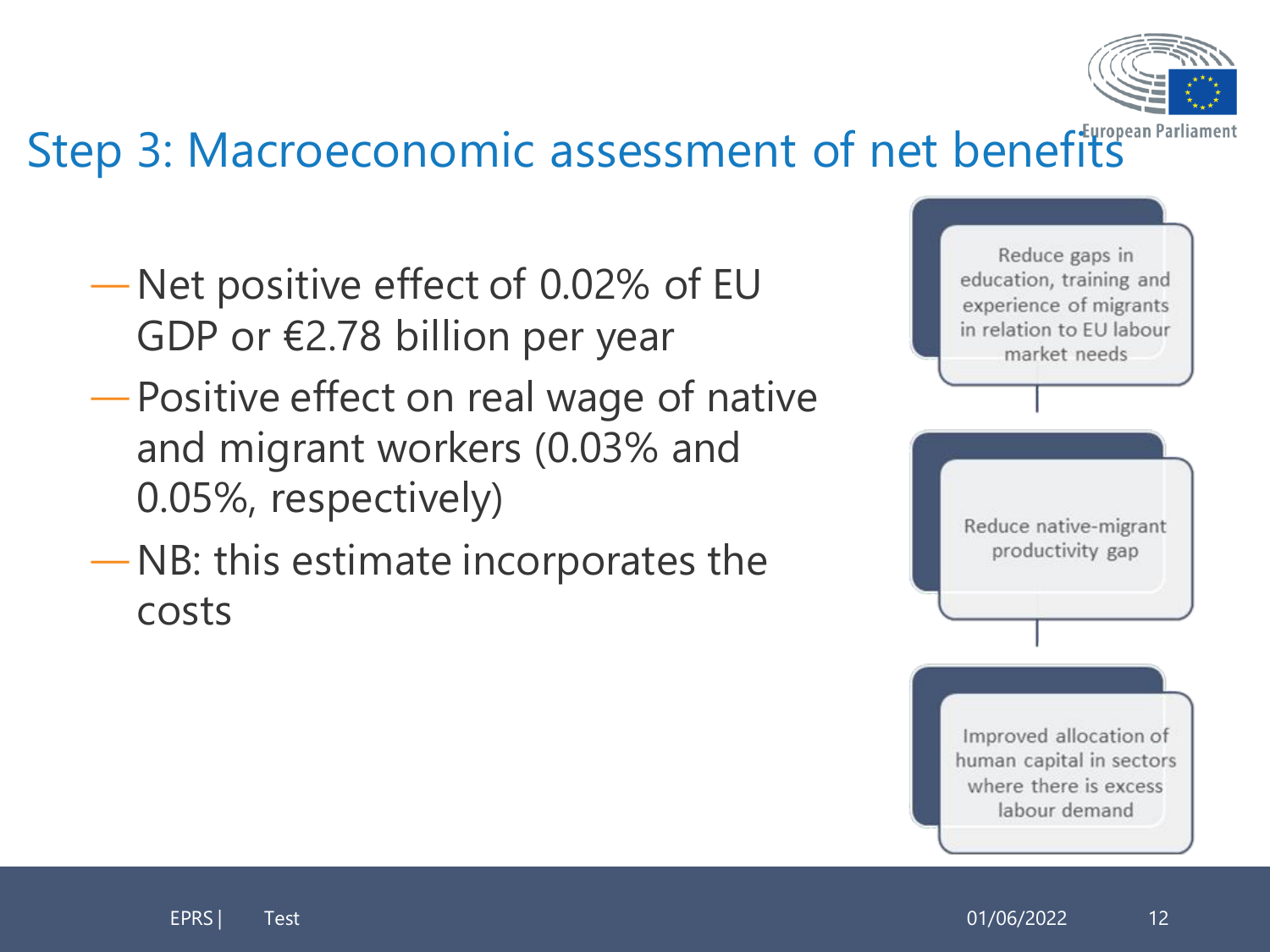

## How could the EU **support and scale-up** SMPs?

- ―Sharing of information and good practices through networks and reflection groups
- ―Identify sectors and professions in which SMPs would be especially beneficial
- ―Provide financing
- ―Support the 'europeanization' of the schemes and promote economies of scale
- ―Promote multilateral rather than bilateral partnerships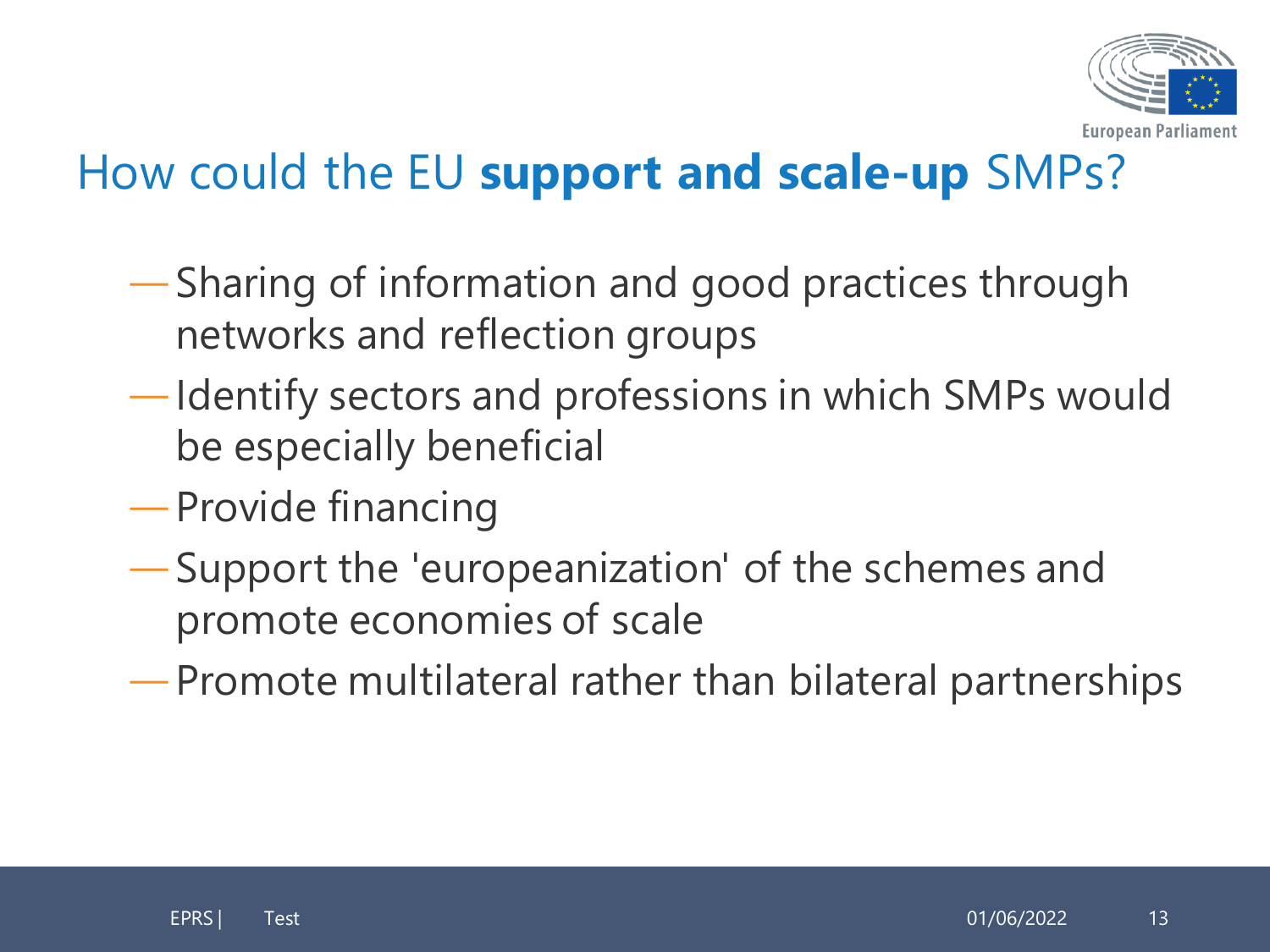

## What EU could do to **monitor risks** that could hinder SMPs?

- ―Avoid weak position of migrants on the labour market
	- › Enforce strong wage and labour standards
	- › Facilitate the involvement of diaspora organizations and trade unions in the development of the programs
- ―Avoid conditionality on other aspects of the migration agenda
	- › increase the potential of Skill Mobility Partnerships to improve fundamental rights protection, lead to economic benefits and build a holistic approach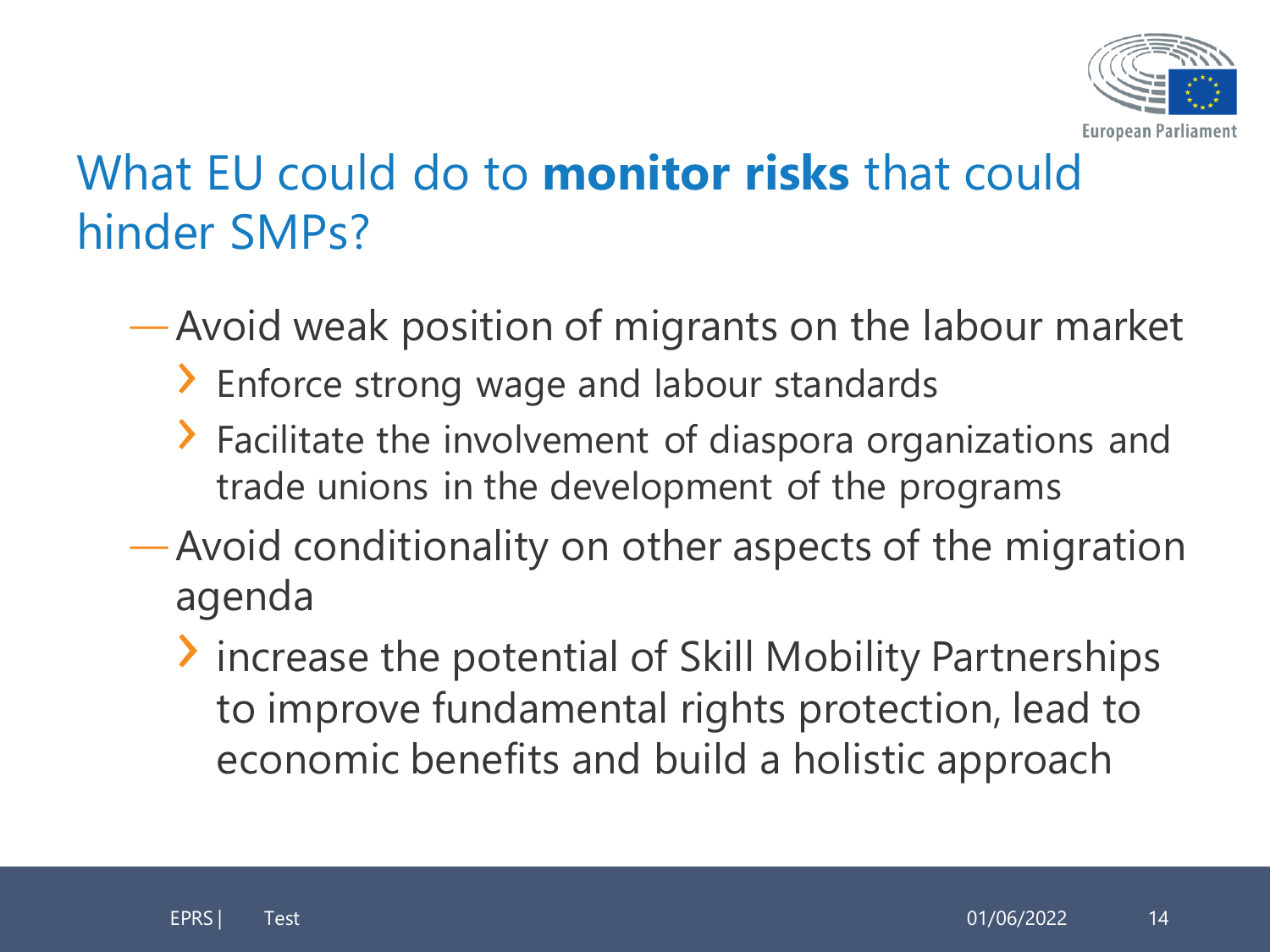

## EU action on SMPs could be complementary and reinforced by other policy options

## ―Policy option 1: Promotion of the recognition of qualifications

- › Need for a fair assessment of skills, competences, previous learning achievements
- › Promote optimal skills-job matching and reduce overqualification
- Policy option 4: Improve worker rights and work conditions for third-country nationals
	- › To promote equal treatment
	- > To monitor against risks of exploitation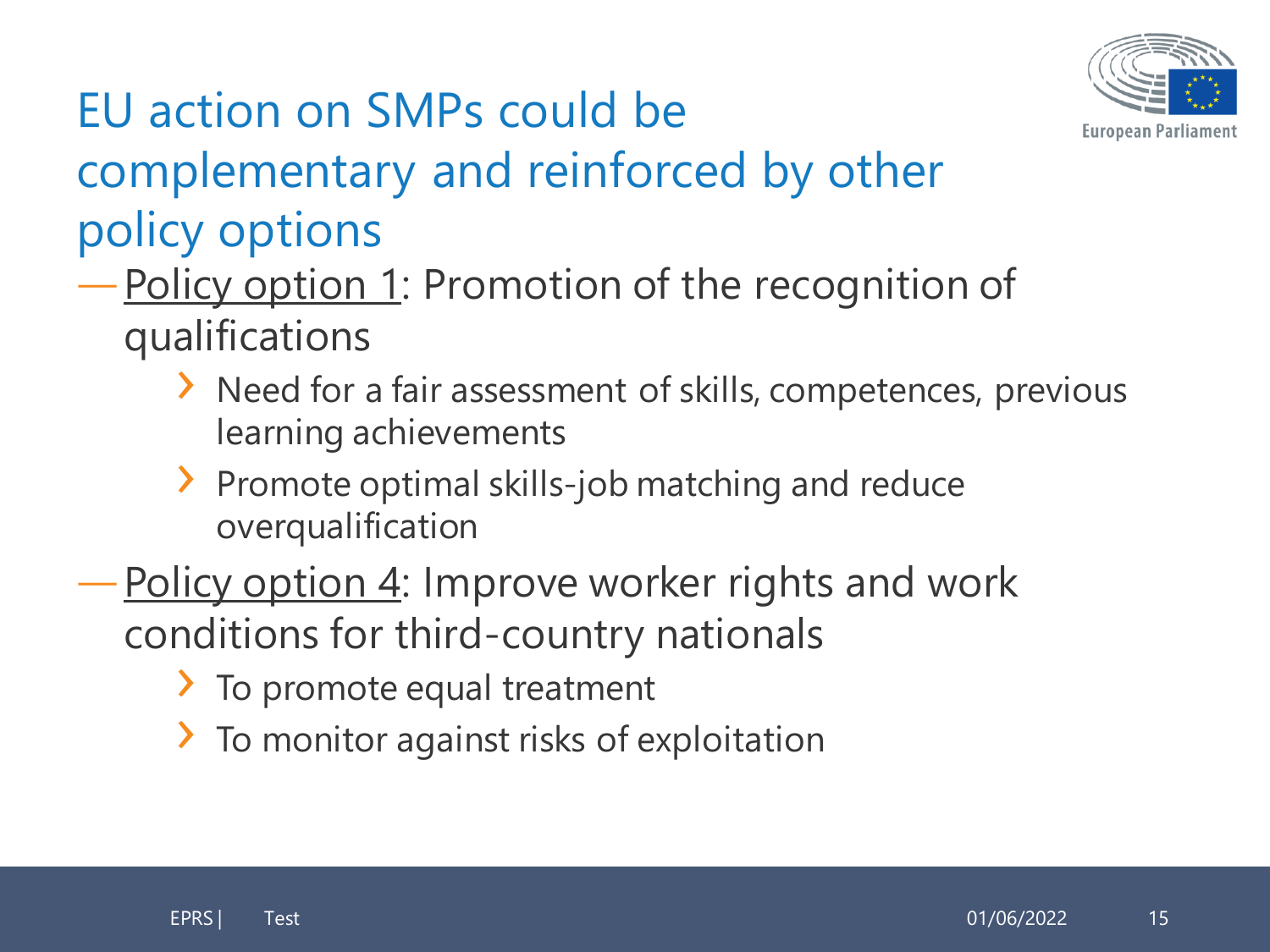## Possible EU-level policy options



| <b>Policy option</b>                                                       | <b>Policy sub-options</b>                                                      |
|----------------------------------------------------------------------------|--------------------------------------------------------------------------------|
| 1. Promote the recognition of professional qualifications                  |                                                                                |
|                                                                            | 2a: Students                                                                   |
| 2. Facilitate access to regular work<br>for TCNs already present in the EU | 2b. Family members                                                             |
|                                                                            | 2c. Asylum seekers and refugees                                                |
| 3. Introduce new legal channels for<br>migrants to enter into the EU       | 3a. Mobility schemes for entrepreneurs                                         |
|                                                                            | 3b. Skilled refugees' mobility scheme                                          |
|                                                                            | 3c. Support skill mobility partnerships                                        |
|                                                                            | 3d. Promote youth mobility schemes                                             |
|                                                                            | Complementary instrument: EU Talent<br>Pool                                    |
| 4. Improve worker rights and worly<br><b>Exanditions for TCNs</b>          | 4a. Align rights of TCNs with<br>EU<br>nationals                               |
|                                                                            | 4b. Strengthen enforcement of TCN<br>workers' rights                           |
|                                                                            | 4c. Reduce uncertainty with respect to<br>obtaining long-term residence status |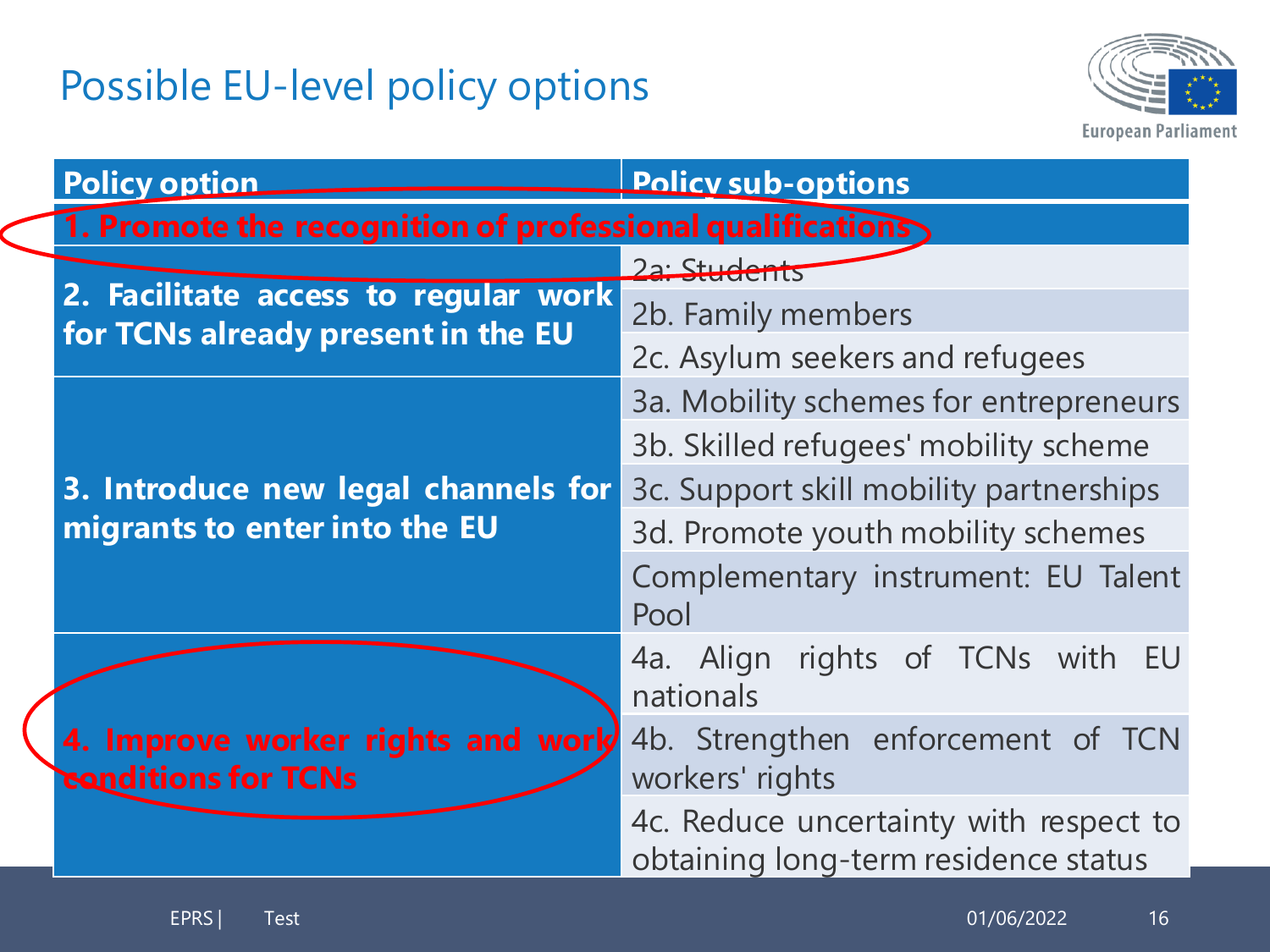

#### Recognition of qualifications and impacts on migrants

- ― Beneficial for TCNs overall as well as for SMP beneficiaries
- ― *Evidence from Germany:* migrants were 25 % more likely to be in employment and earned 20 % higher wages after having their professional qualifications recognized (Brucker et al, 2021)
- ― Possible EU actions:
	- › Develop common rules on a sectoral basis for the recognition of qualifications, education and skills.
	- › Extend the Directive on professional qualifications to migrants.
	- > Establish a system led by the European Training Foundation and supported by a network of national bodies to facilitate 'certificates of equivalency'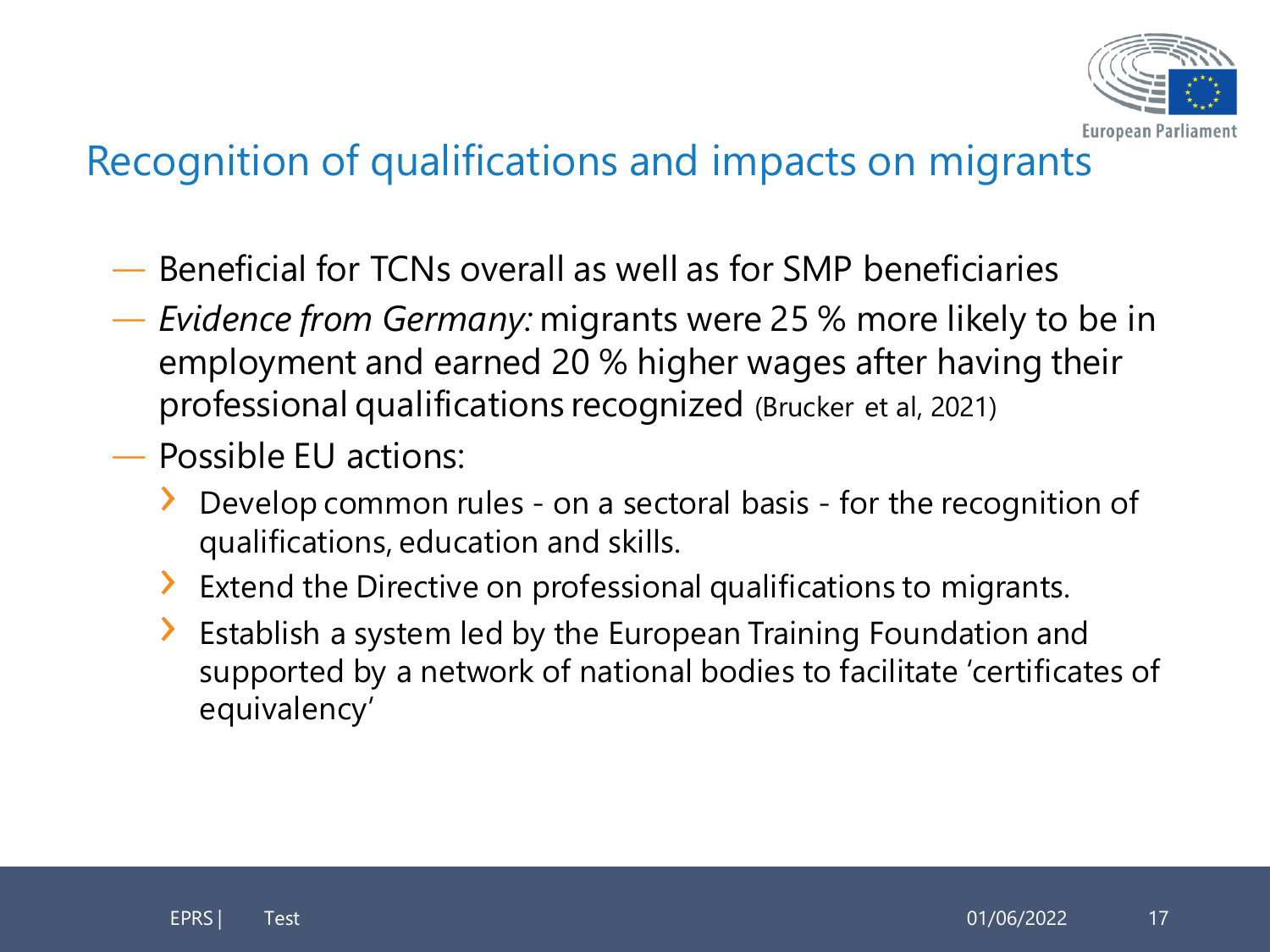

#### Overall benefits of the policy options

- ― Important benefits net of the costs
- ― gains are substantially larger when several barriers are addressed, i.e. several policy options are jointly implemented.
- ― Aggregate long-run GDP gains
	- $\lambda$  up to 0,53% (€74.0 billion) per year in the case of supply-side frictions
	- > up to 0,27% (€37.55 billion) per year in the case of demand-side barriers
- ― The impact on wages of both migrant and native workers is also positive.
- ― Greater fundamental rights protection, coherence with EU goals and international standards
- ― more balanced relation with Third Countries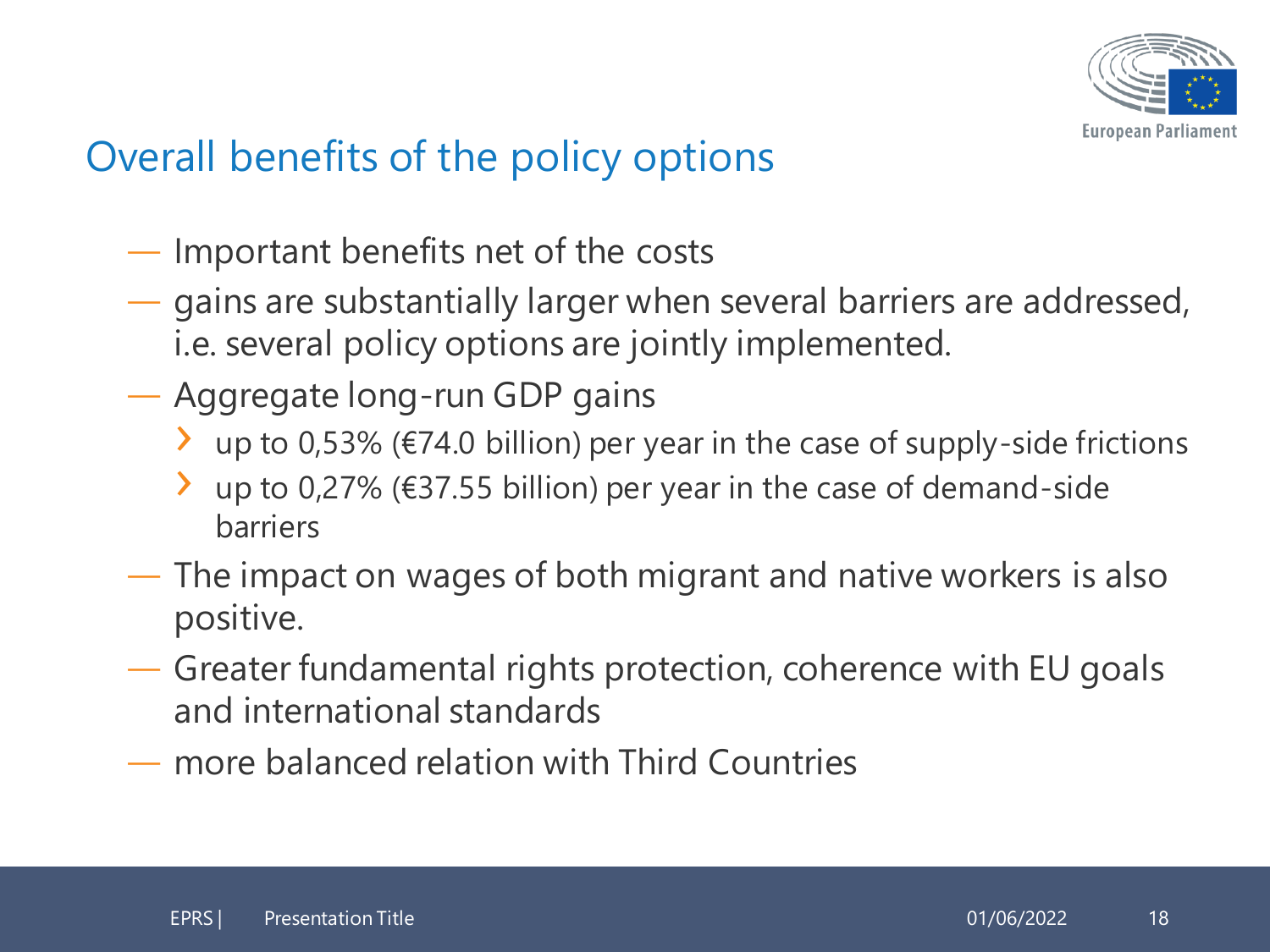

#### Main sources

- ― Navarra C., Fernandes M., Legal migration policy and law. European added value assessment. EPRS, European Parliament, 2021
- ― 2 annexes to the European Added Value Assessment:
	- › CEPS, 2021, Added value of EU legislation in the area of legal migration policy and law' (legal and labour market analysis)
	- › Kancs d., Navarra C., Fernandes M., 2021, European legal migration policy and law: An assessment of the potential macro-economic impacts of EU-level policy options, EPRS and JRC.
- ― W. van Ballegooij and E. Thirion, The Cost of non-Europe in the Area of Legal Migration, EPRS, European Parliament, 2019.